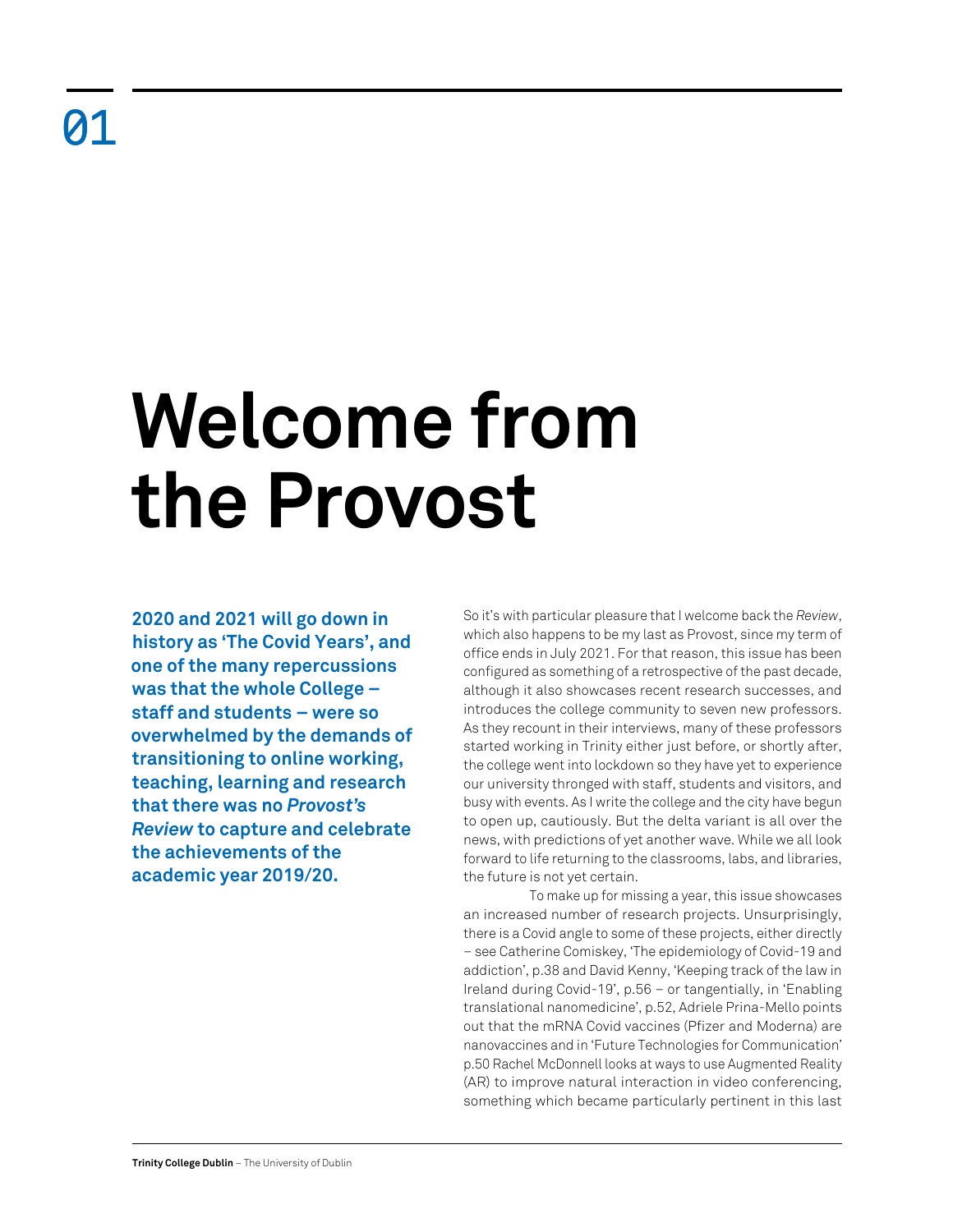$\rightarrow$  I hope that, like me, you come away with a renewed sense of enthusiasm for all that has been achieved and will be achieved at Trinity, and the difference this makes, not only to our students and staff, but to Dublin and Ireland and to education and research globally.

**Retrospective Review** 2011–21 02 | 03

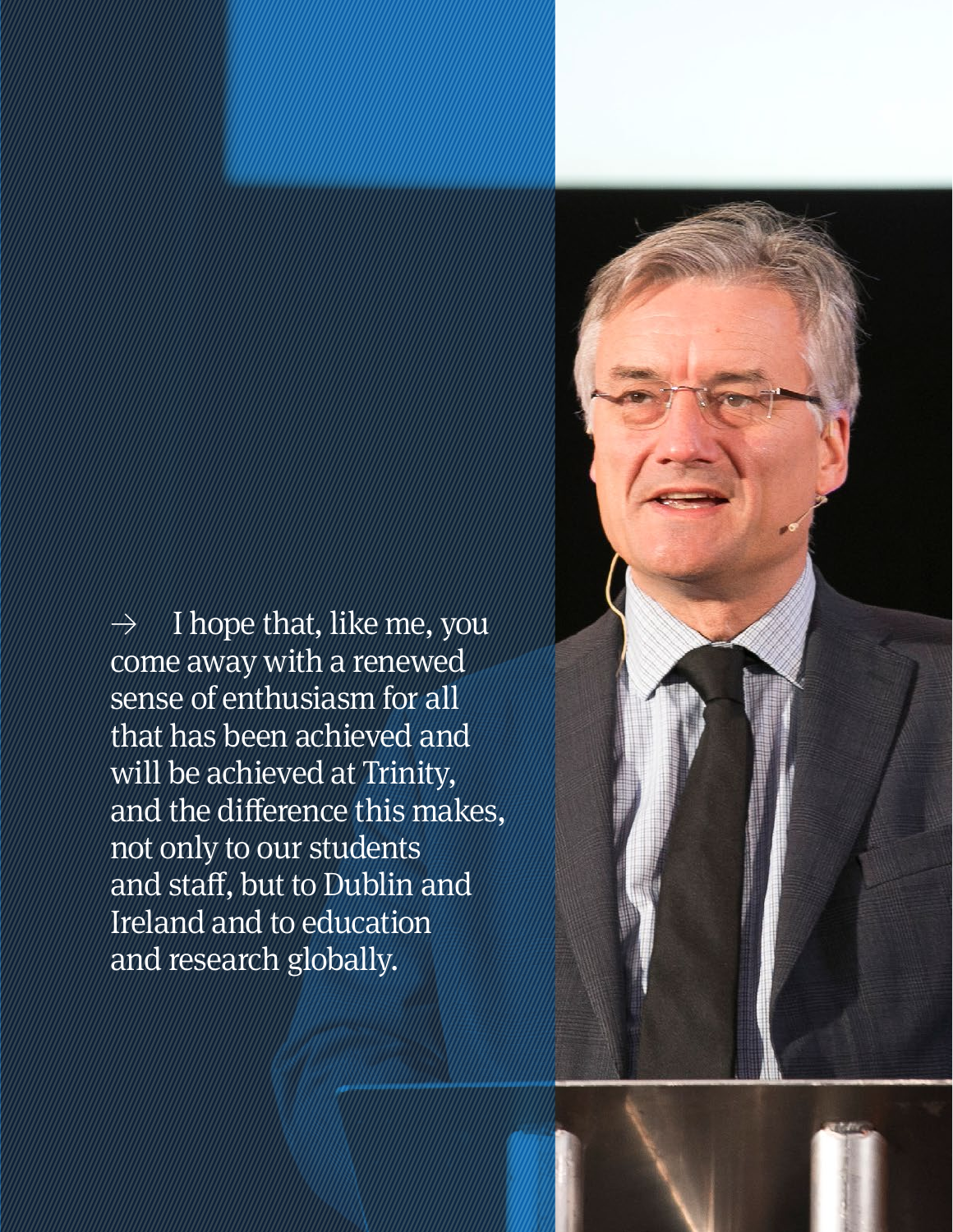

year of working from home. The extent of the 'Covid factor' in diverse research projects is evidence of the pervasive impact of pandemic and lockdown on all aspects of our lives and also of the range of Trinity's multidisciplinarity. We are delighted and proud to place our research at the centre of improving people's lives.

Our university mission is multifaceted and this is reflected across this *Review* with chapters on education, access, sport, innovation and entrepreneurship, the student experience, philanthropy and alumni engagement and capital development projects. Ten years is a long time so it's amazing to read back over the stand-out initiatives of the decade: the dual degree with Columbia University, piloting Trinity Access in Oxford University's Lady Margaret Hall, the Student Partnership Agreement, the Trinity Education Project, LaunchBox, the Trinity Business School, the philanthropic campaign *Inspiring Generations*, to name just a few.

The figures at the front of this Review comparing 2021 to 2013 or 2015 are revealing and should be a source of pride for all: increased staff numbers, despite a markedly stringent public funding environment; hugely increased numbers of international students; more invention disclosures, licenses, High Performance Start Ups… the figures tell a story

and it's a story of achievement. So much has been done thanks to the outstanding efforts of staff and our really phenomenal students and alumni.

A university is of course the sum of its education and research activities but it goes deeper than that. A university is also an idea and a place. This past year we have proved that we can teach, learn and research online and that's really important and something we want to build on for the future. But a university like Trinity cannot be entirely remote or virtual. It's a physical place and that is showcased beautifully in two chapters here. Chapter 10, Trinity's thriving flora and fauna looks at the plant life and wildlife that we share our space with and relates the wilding of our campus over the past decade. The photo of Burke at Front Arch surrounded by long grasses and wildflowers instead of a neatly mowed lawn is a striking image for our times: never was it more obvious, to quote the man himself, that 'change is needed for our own conservation'. Chapter 14, Art of the new – keeping it contemporary, looks at how we adorn our physical space and recounts the addition of 200 new artworks to the college collection over this decade, including securing significant one-off funding to purchase art for student areas, including for Printing House Square, which will open shortly.